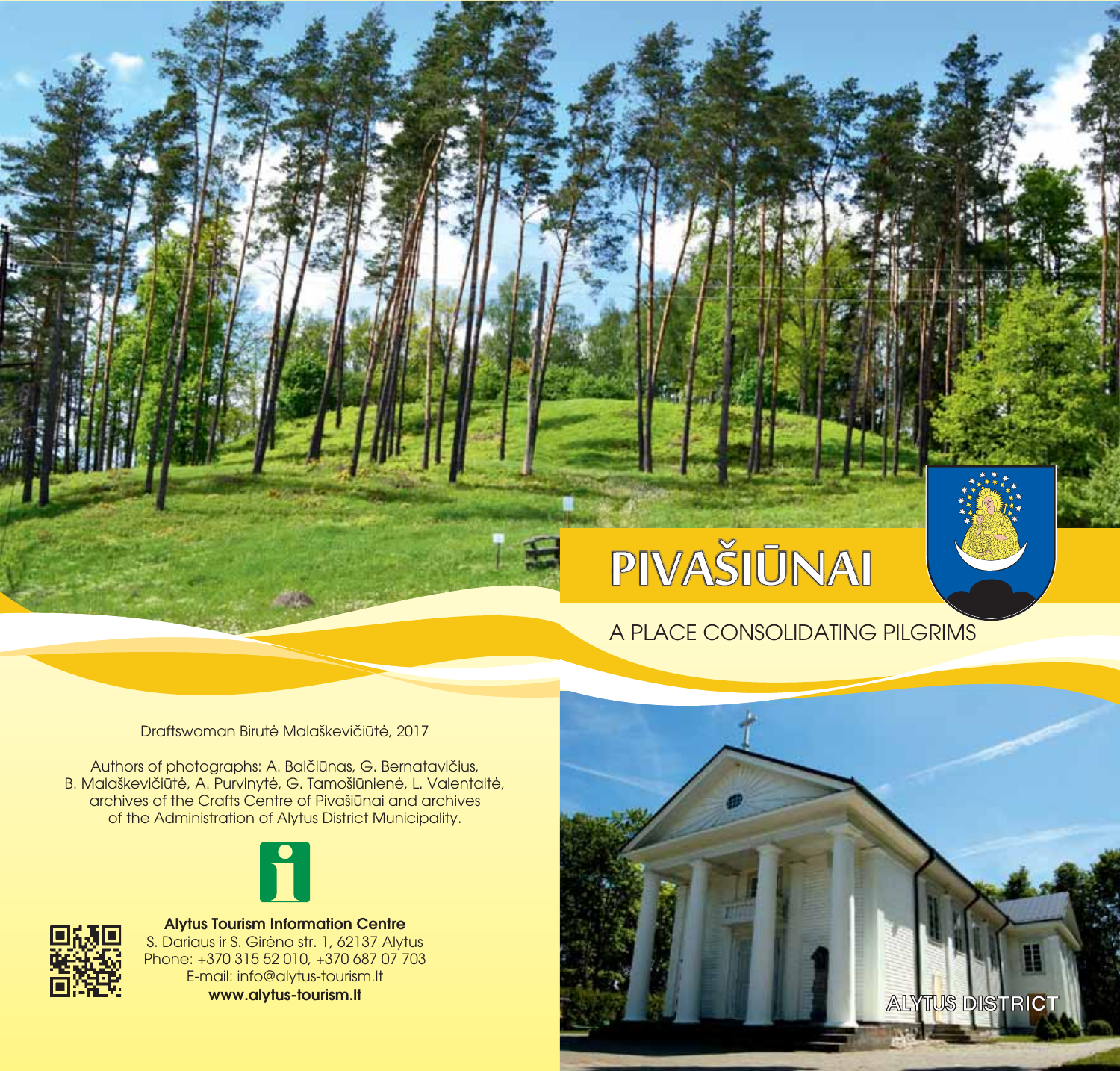## **PIVAŠIŪNAI – a place consolidating pilgrims**

Pivašiūnai is situated in a picturesque hilly location, close to a large Pivašiūnai–Gineitiškės forest and Lake Ilgis.

There are two opinions regarding the origin of the name of Pivašiūnai. The first opinion holds that the name of Pivašiūnai originates from the name of the river Pievesa. The legend about this small river has it that long ago the river was swift and deep. During the times of fights with Teutonic Knights, Lithuanian soldiers and commanders would stop here for some rest and in order to water their horses – and they would look for more shallow places to cross the river. The swift torrent could even carry away a horseman with armour and the horse. Only the bravest ones were able to overcome this obstacle.

While others say that the name of Pivašiūnai originates from a personal name - the Polish name Piwosz (Lithuanian: Pivašius). Such was the answer in 1921 to a teacher of a primary school of Pivašiūnai from linguist Kazimieras Būga, when the teacher asked whether it was possible to derive the name of Pivašiūnai from the words "pieva" (a meadow) and "šienas" (hay).

In the written sources, Pivašiūnai has been mentioned since the 17th century, however, various signs (for instance, barrows located close to Pivašiūnai) show that people lived here much earlier than that. In 1630, a wooden church was built next to the settlement, and the supporter of the church Jonas Klockis, before his death, left the church and the surrounding lands by his will to the Benedictine monastery of Trakai. The monks were the owners here for almost two centuries: they expanded the town and had three smitheries and a brick-works, they also set up a few taverns. This region has become most of all famous because of a painting of the Blessed Virgin Mary brought by J. Klockis from abroad. The painting did not suffer during the wars and fires, and in the 17th century, the church authorities recognised it as miraculous. It is said that, by its miraculous power and age, the painting equals that of the Gate of Dawn. Therefore, it is not surprising that Pivašiūnai is called Šiluva of southern Lithuania – and the Assumption feast here attracts thousands of pilgrims from the entire Lithuania and abroad. This painting is also included into the coat of arms of Pivašiūnai approved by the President's decree dated 24 May 2006. On the blue background of the coat of arms, symbolising the sky and spiritual peace, there is a golden painting of the Blessed Virgin Mary with Child of Pivašiūnai on a recumbent silver crescent with its points upward, while at the top the painting is surrounded with 12 smaller golden and 12 larger silver hexagonal stars, and at the foot there are three black heraldic mountains. They symbolise the hills of the church, the school and the mound.

In 1905, a primary school was opened in the town with two teachers working there. During the two world wars, Pivašiūnai had a post office, a police office, a forestry office, a mill, a sawmill, later on also a coffee-shop and shop in one, a dairy, there was even a small bank here.

Today Pivašiūnai is the centre of the neighbourhood. It willingly accepts pilgrims and curious travellers. Here, you can find not only recreation and spiritual peace, but also spend your time resourcefully and pleasantly at the Crafts Centre of Pivašiūnai or in the recreation zone next to Lake Ilgis.

On the neighbourhood's territory, a geo-morphological reserve of Pivašiūnai was established.

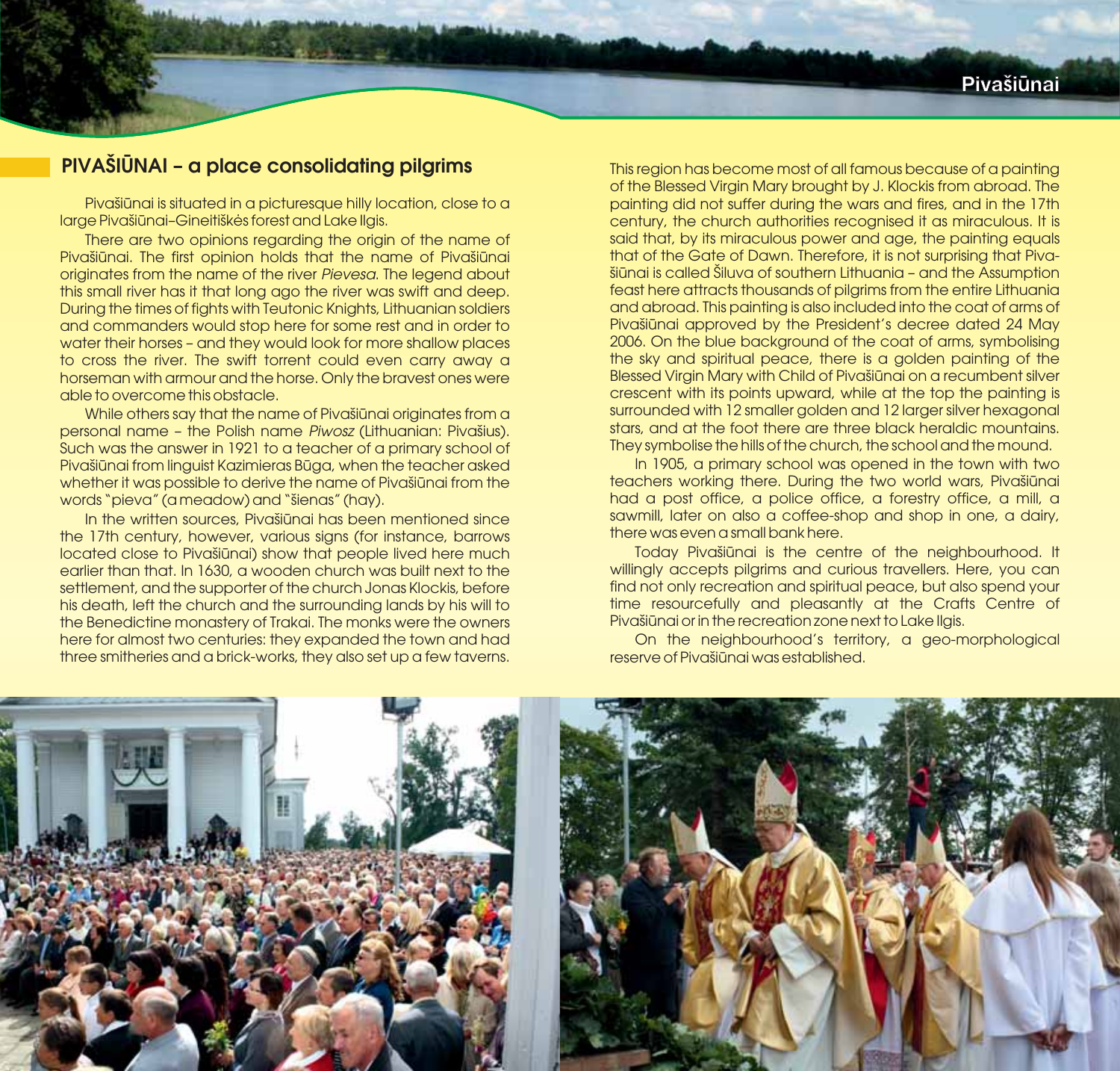## **Piva i nai ð û**

## **PLACES OF INTEREST**

**The Church of the Assumption of the Blessed Virgin Mary.** The church was built in 1825 and is wooden. This church is the most famous one in the region of Alytus and the only church of the Classicism style in Lithuania which has preserved the special structure of the Latin cross characterised by the dynamics of longitudinal volumes and the crosspiece. Next to the church, there is a wooden belfry. In 1929, in a children's newspaper "Žiburėlis", a pupil from Pivašiūnai wrote: "The church of Pivašiūnai has been built in a very beautiful place, on a high mountain (171 metres), which is covered with wide pine-trees, birches, maples and other trees as well as full of crosses." Inside the church, you will find a walk-around altar, which is rare in Lithuania. On the altar, there is a miraculous painting of the Blessed Virgin Mary. In 1988, cardinal Vincentas Sladkevičius crowned the Virgin with Child of Pivašiūnai with crowns gifted by Pope John Paul II and granted her the title of the Comfort of the Sorrowful. An impressive part of the interior – 15 wooden sculptures painted in white and decorated with gold. Pivašiūnai has long been famous for its Assumption feast that takes place for the whole week. On those days, this place attracts thousands of pilgrims from all over Lithuania and abroad. The church of Pivašiūnai is one of the objects of the pilgrim road of John Paul II in Lithuania (www.piligrimukelias.lt). In the cemetery next to the church, there are quite a number of valuable ancient tombs.

The complex of buildings of the Church of the Assumption of the Blessed Virgin Mary (a church, the fence of the cemetery with a gate, a chapel, an old presbytery, its two barns, an ice-house and a farm building as well as a monumental cross) has been included into the Register of Immovable Cultural Assets.

Next to the church's belfry, there is **a sculpture of the Blessed Virgin Mary with infant Jesus** created by artist Leokadija Belvertaitė in 1945–1948.



On the slope, close to the staircase leading to the church of Pivašiūnai, there are **Stations of the Joyful Mysteries of the Rosary** (author Algirdas Judickas, 1988).

**family.** Not far from the church, on the other side of the street, in the old cemetery which has already been built with houses now, on the site of the old church, this chapel-mausoleum was constructed in the middle of the 19th century. **A chapel-mausoleum of the Odinių (Odinčių)**





The town is embellished with a monument opened in 2006 during the Assumption feast in memory of **priest Alfonsas Petrulis,** of Independence of 16 February 1918, who worked as a parish priest in the church of Pivašiūnai in 1911–1927. **a member of the Council of Lithuania and a signatory to the Act**

st in the church of Pivašiūnai in 1911-1927.<br>**The Pivašiūnai mound's** (GPS N 54° 27' 38.9" E 24° 22' 09.2") legend has it that in the old days there was a temple on this mound, and at that time the mound was not so high. People would come here to pray and would bring a hat full of land, that is how they made this mound. The legend further has it that the mound of Pivašiūnai belonged to a son of the duke of Pilėnai, Margis. Therefore, the brave duke is said to have been buried on the mound.The mound dates back to the 1st millennium. An excellent panorama of the mound opens up from the churchyard.<br>**• Razorai mound** (GPS N-54°-26' 07.7" E-24°-09' 04.3") is on

**Bazorai mound** (GPS N 54° 26' 07.7" E 24° 09' 04.3") is on a separate hill, on the left bank of Punelė, in Bazorai village. The top field is oval and oblong in form, while the slopes are of average steepness. For a long time, the mound has been ravaged: the top field has been ploughed, and gravel has been excavated on the southern slope. At the foot of the mound, there was a settlement. East of the mound, there is a necropolis, and old people used to

tell that some giants were buried there, therefore, people would not plough the land there.

The mound dates back to the 1st millennium. It is hard to find.

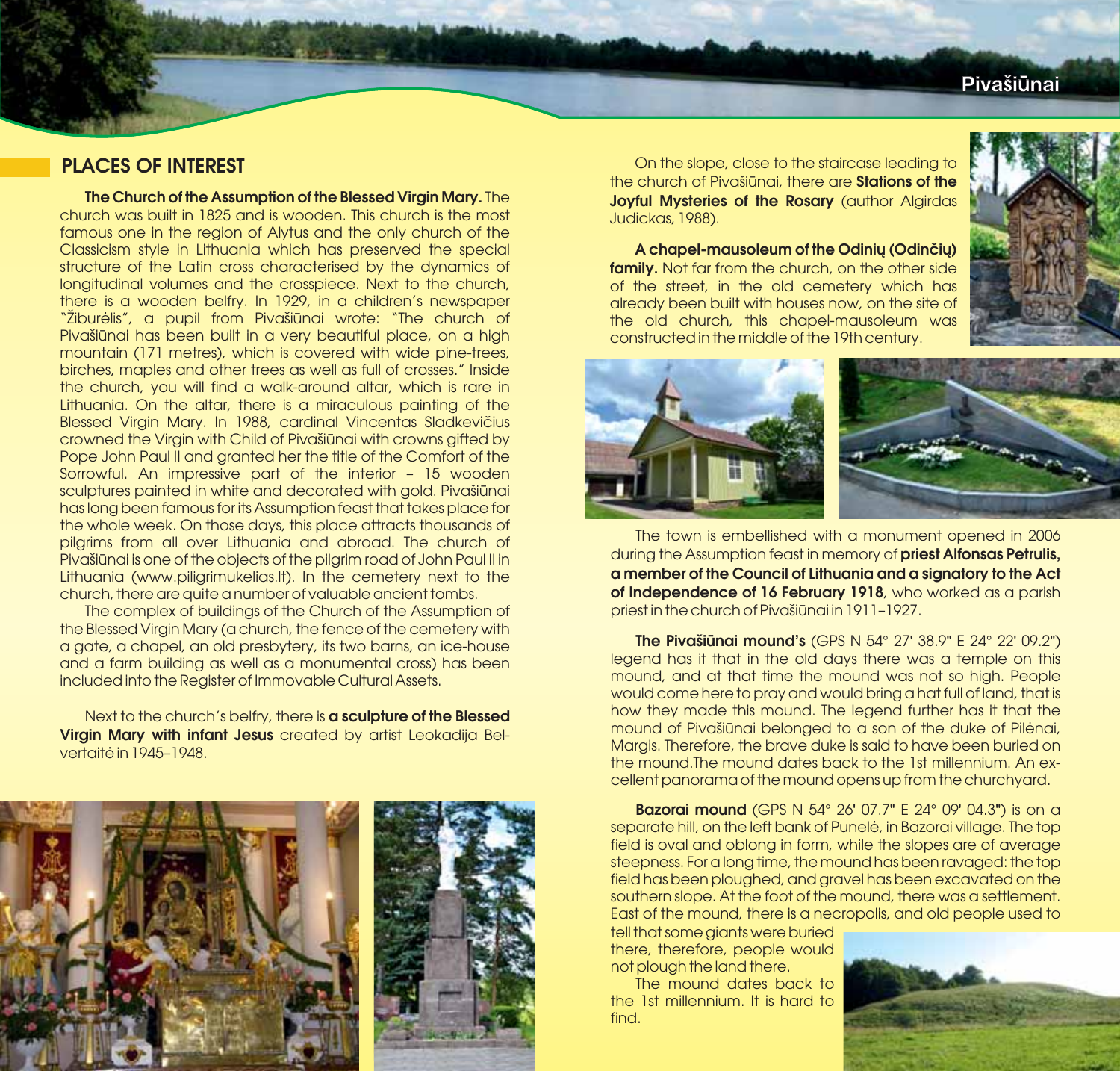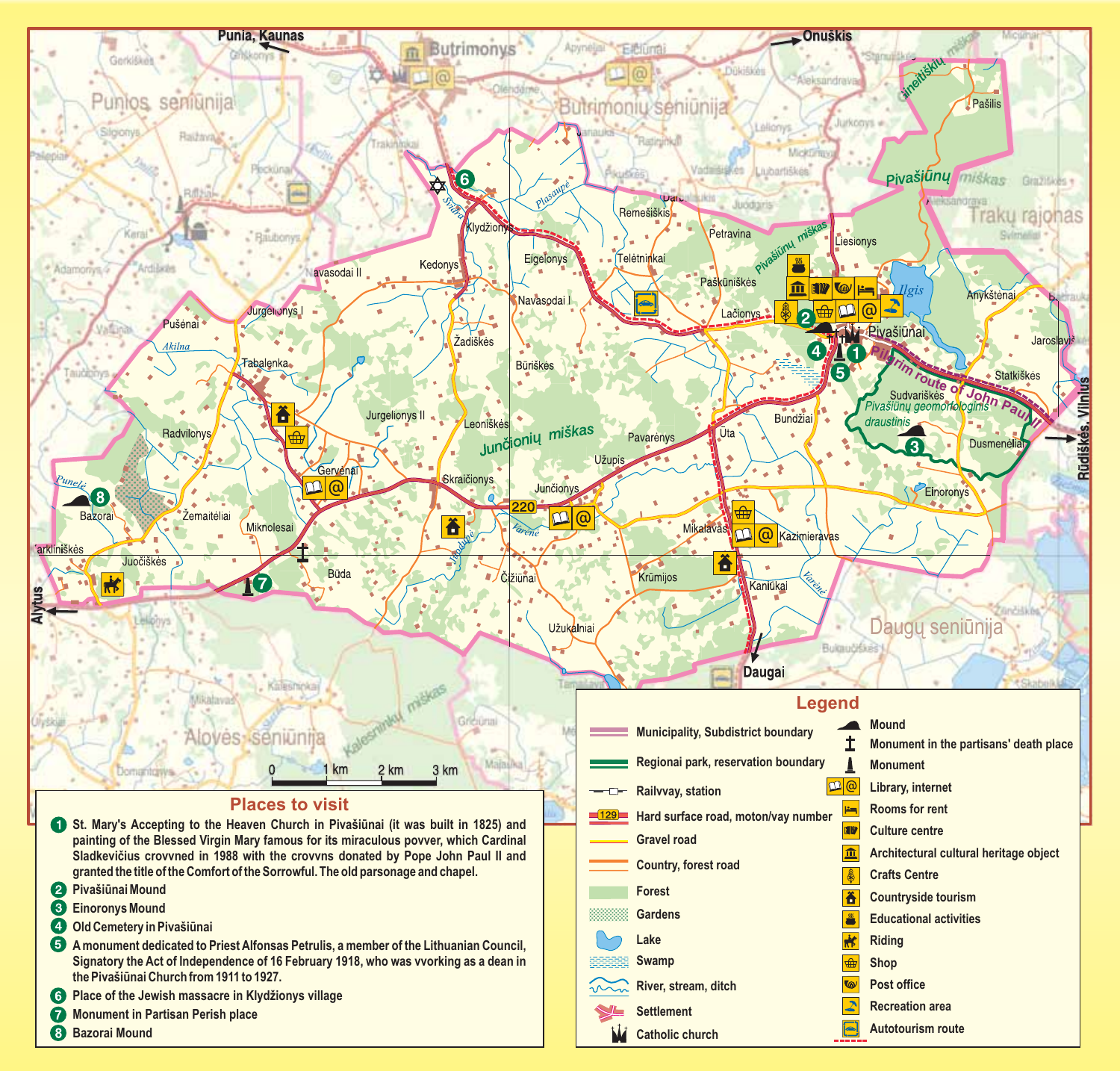

**Einoronys mound** (GPS N<br>26' 39.5" E 24° 23' 27.5") 54° 26' 39.5" E 24° 23' 27.5"), which is also called the Castle Mountain, has been installed on the hill dominating the surroundings of Einoronys village. The top field is oval and oblong in form, while the slopes are quite steep, about 20 metres high. The mound has

been eroded by ploughing and by the triangulation tower which used to stand there on the northern part of the top field. In 2001, a small area of the field was explored. Lined ceramics and flint articles have been found. The findings date back to the Stone Age and the Bronze Age.

The mound dates back to the 1st millennium before Christ – the beginning of the 1st millennium. It is hard to find.

**Lake Ilgis (Long) with the hills of Skrynia (Chest) and Muzika (Music).** It is told that very long ago there was a plain here – meadows with a few small islands and hills. On one of the hills, there was a pagan altar with a sacred fire, while the altar was surrounded by huge oak forests. When Christian monks came to this region and, having built a church on one of the hills, started despising pagans, pagan priests cursed them saying: "Let there be a lake here, as long as a meadow-covered plain." Then suddenly, the land trembled and everything started sinking, including the church with a bell which rang while it sank. The plain was flooded with water – in this way, Lake Ilais appeared. Those, who did not have enough time to escape, sank together with the land. A young woman Vaičiukutė remained alive, and she was supposed to marry hero Gulbinas, however, her dowry was lost in the waves. She cried ruefully on the bank of the lake, until the waves brought her dowry chest back, while she heard her mother's voice from the big island: "Take your dowry and stop sobbing." The woman took the dowry, but left the chest in the lake close to the hill, which was named Skrynia. Hero Gulbinas and his beloved celebrated their wedding on the hill located on the opposite bank of the lake. The banquet lasted one or two weeks, while musicians replaced one another and played all the time. One of them even started living here and would play on the top of the hill until midnight, entertaining the castle's defenders



and mourning the perished. This is how that hill was called Muzika Hill. Today, the feast of Assumption is celebrated every year on those hills.

Next to Lake Ilgis, there is a recreation zone with a beach, a sports field with basketball boards of regulated height, lighting, installed paths, a bridge to the lake, dressing cabins and arbours.

**cemetery of Junčionys village** stands on the territory of this village, not far from the main road. The territory of the former cemetery has been included into the Register of Immovable Cultural Assets. **The cross marking the place of the old**



**partisans** - Zemaitėliai Village, Pivašiūnai Neighbourhood, Alytus District. In this place, in a forest bunker, following the betrayal by MGB agents (Kostas Kubilinskas and Algirdas Skinkis), four partisans of Kazimieraitis detachment of Dainava county perished in a fight with riflemen's regiment No 34 of the internal army of MGB on 7 March 1949. On the memorial plaque, it is written: V. Voveris-Žaibas – detachment commander, P. Šilanskas-Labutis – group commander, V. Kazlauskas-Vanagas – staff commander and J. Kazlauskas-Šermukšnis – platoon commander. **The place of fight and death of Lithuanian**



**village.** In 1941, in Klydžionys village, people of Jewish nationality were killed in two places. They were buried in mass burial places 600 metres apart. In one of the burial places, a monument has been erected. One cemetery is located in Pivašiūnai neighbourhood, while the other – in Butrimonys neighbourhood. **Jewish genocide cemetery of Klydžionys**



In **Sudvariškės village**, you can visit and see: a wooden cross with the artistic value of Dzūkija ethnographic region, the first old cemetery called Prancūzkapis (The French Cemetery) (you can still hear that Napoleon's soldiers were buried here, however, few believe that), the second old cemetery called Kapinėlės and Sudvariškės barrows. All those objects have been included into the Register of Immovable Cultural Assets. They are hard to find.